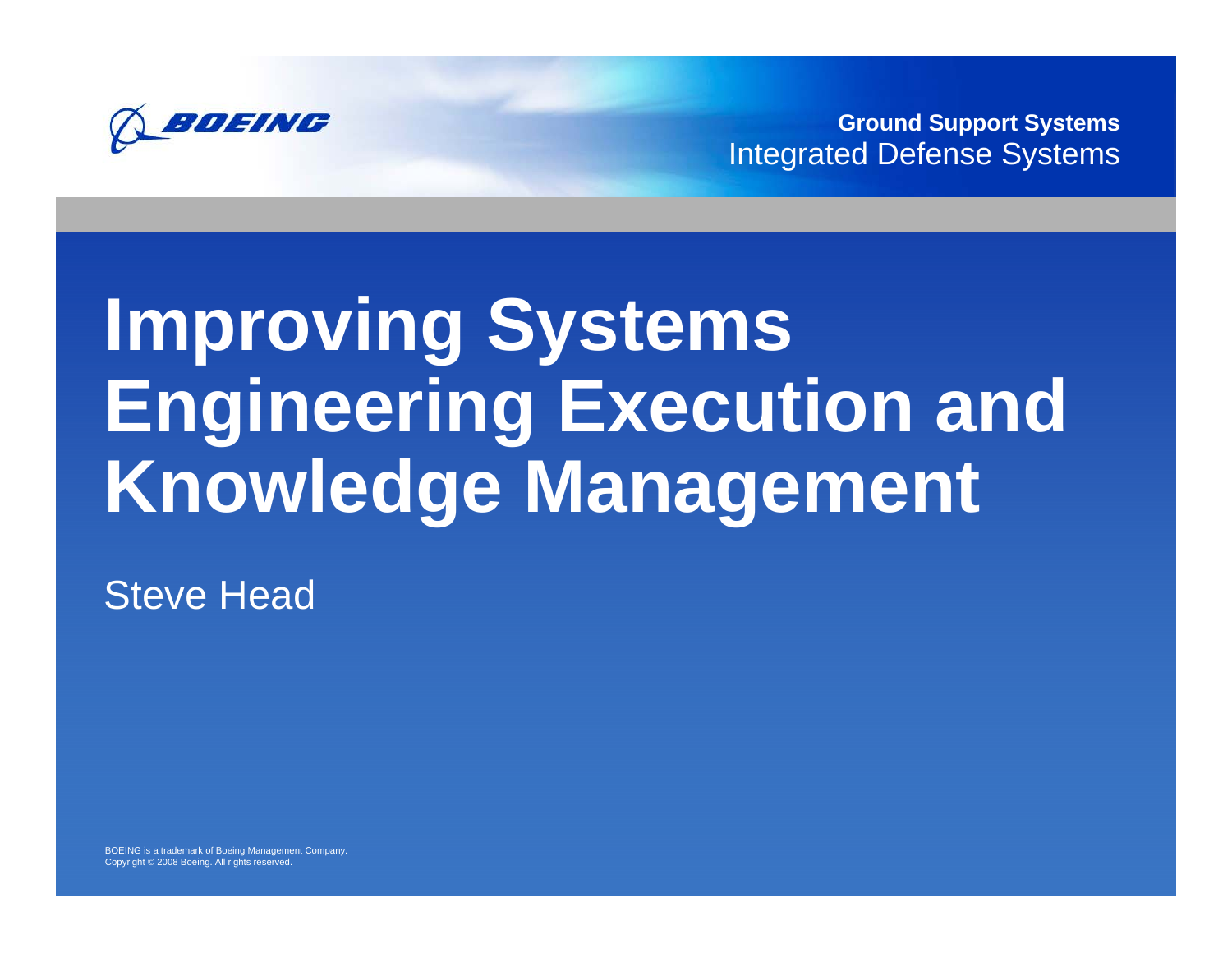### **Objective**

 **Refocus programs back to basic objectives of Systems Engineering execution including oversight of product developmental life cycle**

- Requirements, design, implementation, test, delivery, product feedback and sustainment
- **Identify methods of simplifying and presenting key domain knowledge (need to know) to the engineer**

– Processes, procedures, and technical

- **Provide simplified approaches to improve communication and better manage products and teams**
	- Use of web, database tools and improvement focals
- **Provide ability to better understand and manage products in an age of sometimes overwhelming conditions**
	- Reduce the apparent bottleneck caused by engineering teams interpreting the overlapping requirements and mandates

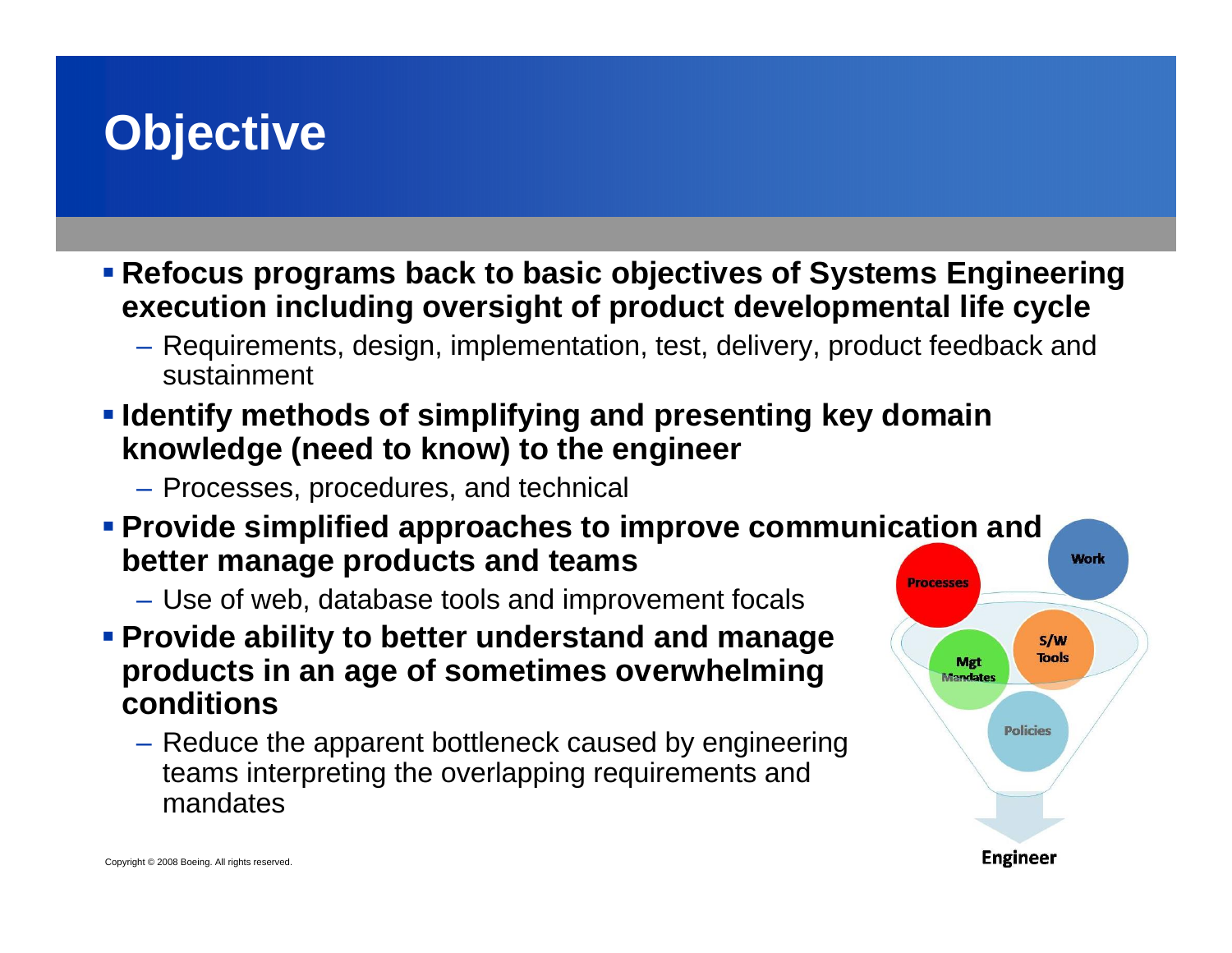### **Traditional Systems Engineering**



**Source: Systems Engineering Fundamentals – DOD Publication, Defense Acquisition University Press**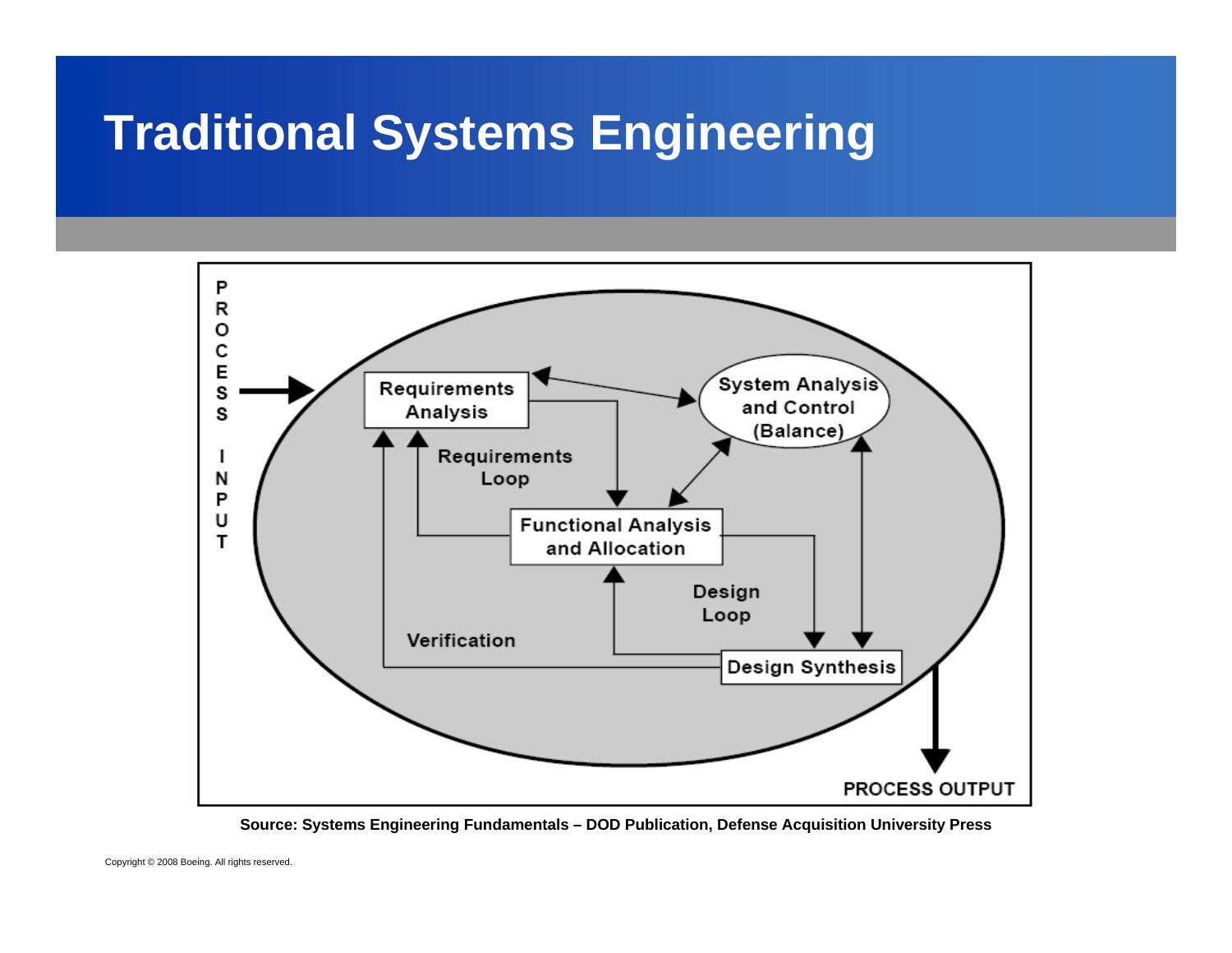#### **Traditional Systems Engineering Activities**

#### **Fundamental Systems Engineering Activities**

- Requirements Analysis
- Functional Analysis and Allocation
- Design Synthesis
- **All balanced by techniques and tools called System Analysis and Control**
	- Track Decisions and Requirements
	- Manage Interfaces
	- Manage Risks
	- Track Cost and Schedule
	- Track Technical Performance
	- Verify Requirements
	- Review and audit progress

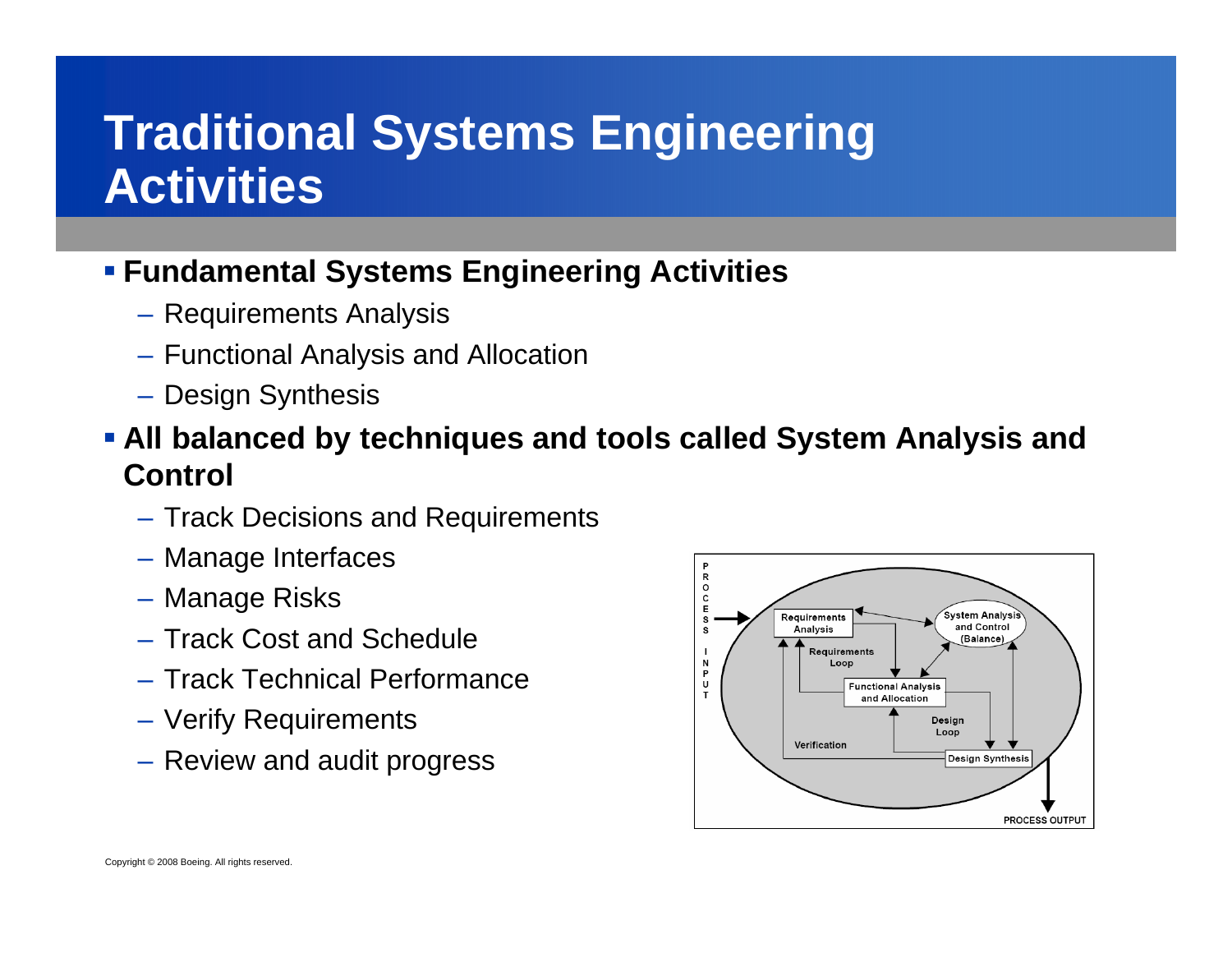# **Can we improve Systems Engineering?**

#### **Processes, Procedures and Technical Information**

- Decrease excess of supporting documentation including variations of same?
	- SEI CMM®, SEI CMMI®, corporate, program, team, etc
- Legacy programs struggle?
	- **Baseline to one set, then an "improved" set is flowed down** (sometimes before the initial baseline is completed)
- Identify specific information related to engineering role?
	- Easy to get lost and confused

#### **Systems Engineering Oversight**

- Provide oversight during code/build to decrease chances of major rework down the road?
- Evaluate metrics at developmental stages and post delivery?
	- Build upon successful program practices and lessons learned
	- **Continuous improvement**
- Utilize Improvement Councils with dedicated focals?

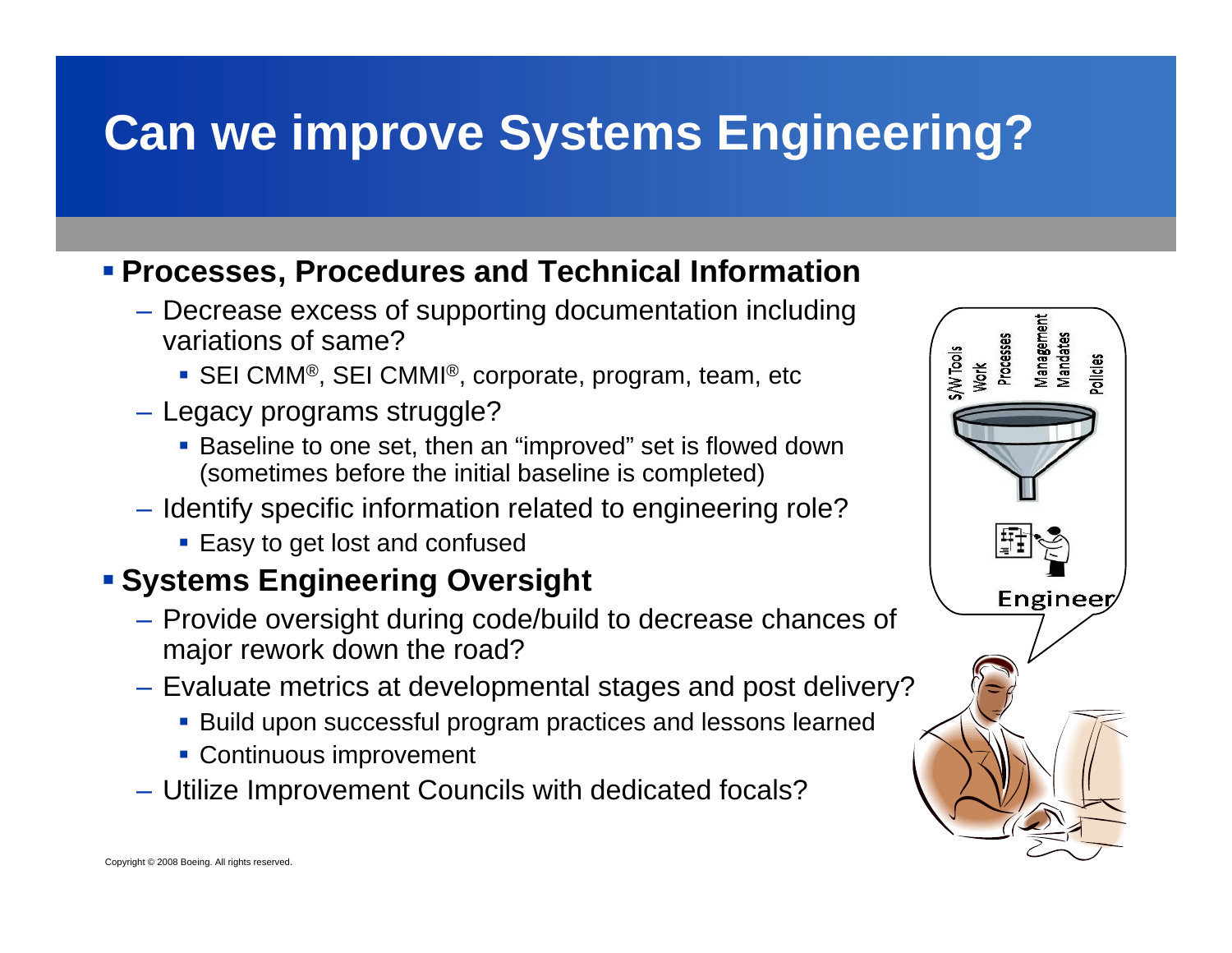## **Previous Assessment Findings**

#### **Quick Assessment Guidelines**

- Begin with quick assessment of group developmental status
- Identify common and unique enterprise software tools
- Identify artifacts, processes, procedures and supporting documentation
- Identify all change boards and other review boards
- Identify methods for group communication and status

#### **Results of Evaluation**

- Determined that many processes, procedures, and documentation were already in use accessible via program only
- Programs were collecting some information (give credit where credit is due)
- Included common and unique tools such as Finance/Budgeting, Earned Value System, Risk Tracking, Quality and Selloff documentation, Requirements tracking, Change Process/CCB, and some levels of metrics
- Big picture of program not always apparent to team members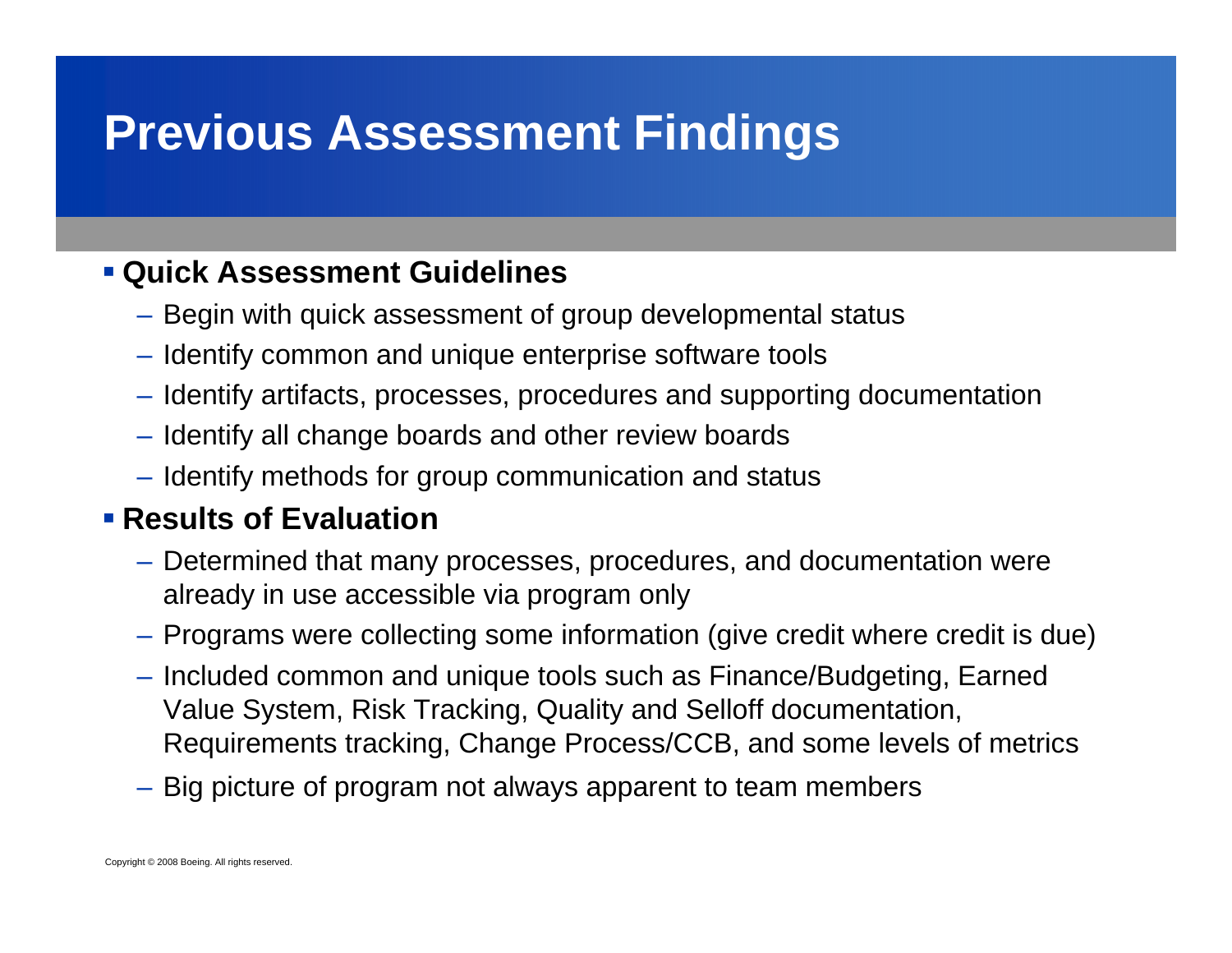### **Focus on Following Standard Work Flow**

- **Engineering development should follow a basic work flow**
- **Problems occur when basic development steps are marginalized, minimized, or omitted**

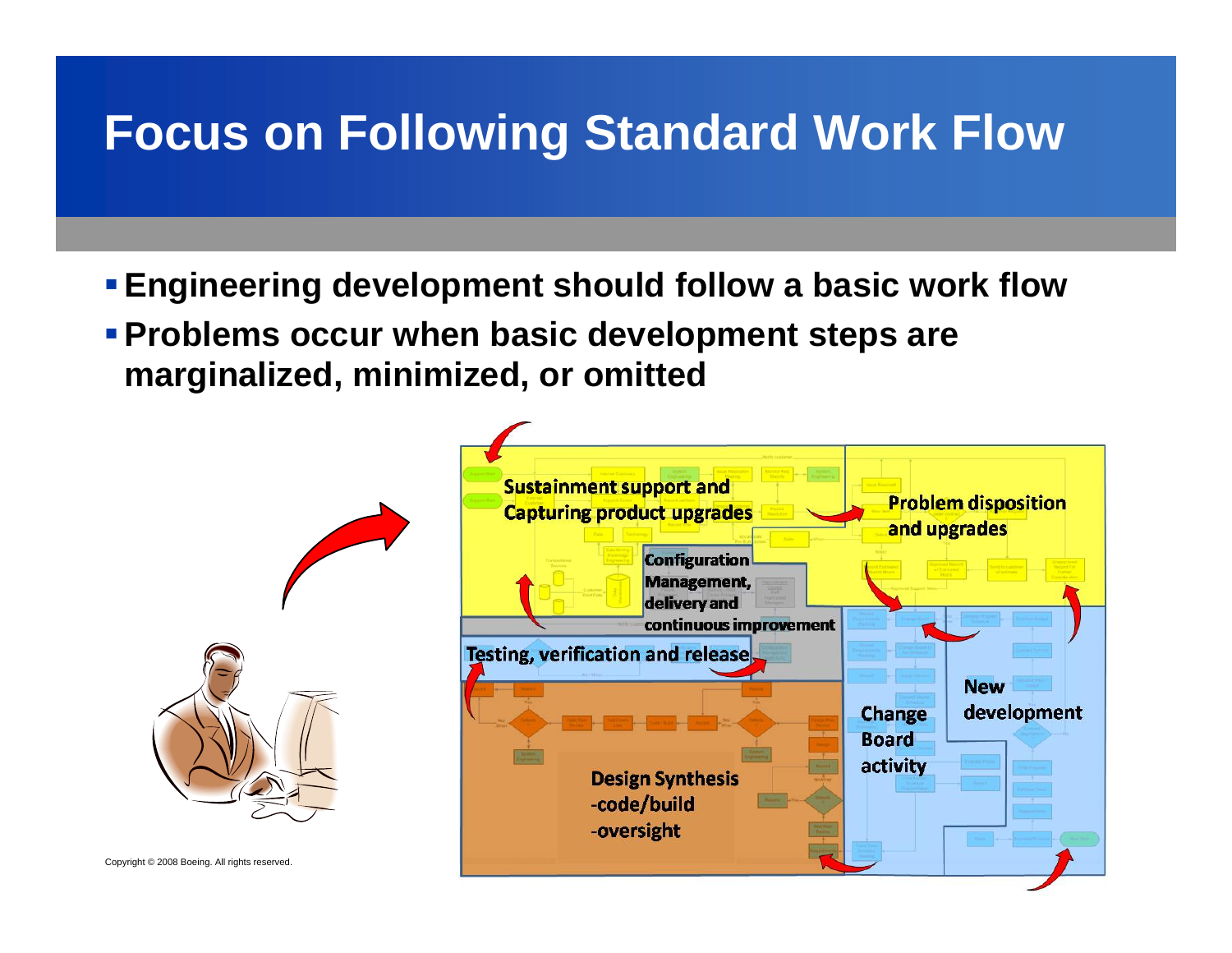### **Work Flow Visualization**

- **Provides the stakeholders with complete color coded work flow of both new products and sustainment of existing products**
- **Visually enhances ability of the stakeholders to better understand dynamics of how to improve systems engineering execution and business discipline knowledge management**

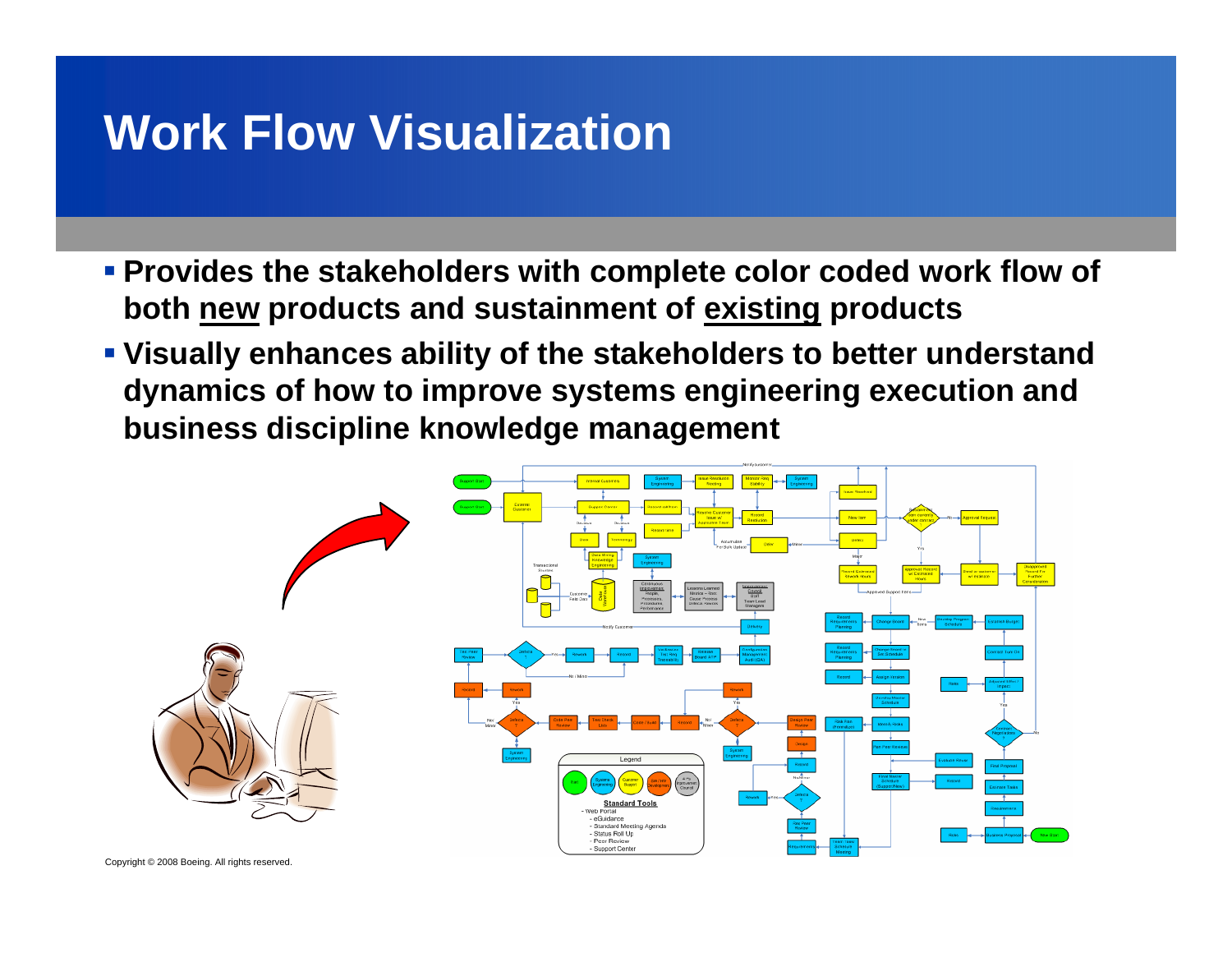- **Legend provides color coded element identifiers**
- **Standard tools - lists web-based methods for maintaining same information gathering throughout the organization**

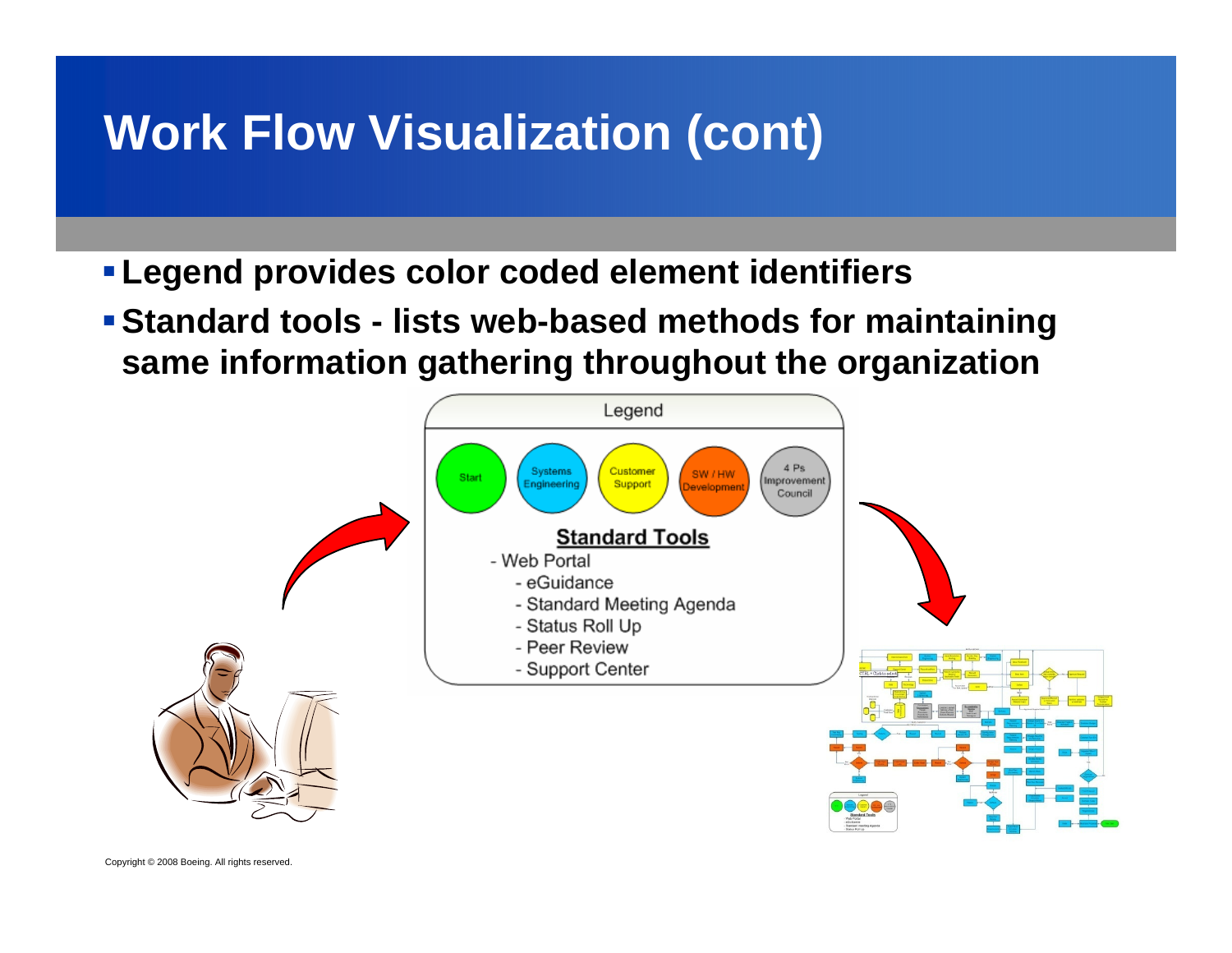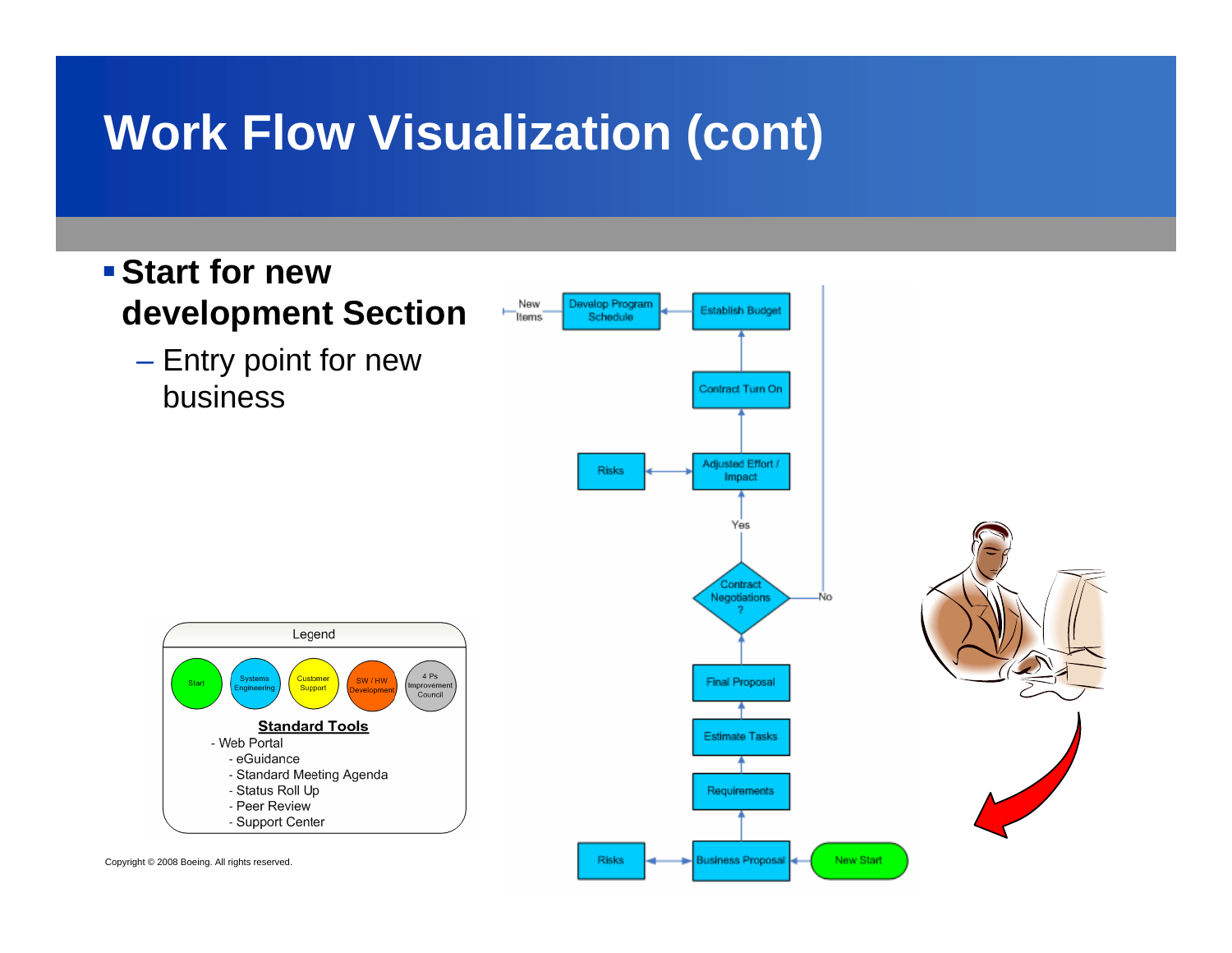#### **Sustainment support and capturing product upgrades**

 $\mathcal{L}_{\mathcal{A}}$  , and the set of the set of the set of the set of the set of the set of the set of the set of the set of the set of the set of the set of the set of the set of the set of the set of the set of the set of th Represents methodology for acquiring follow-on business

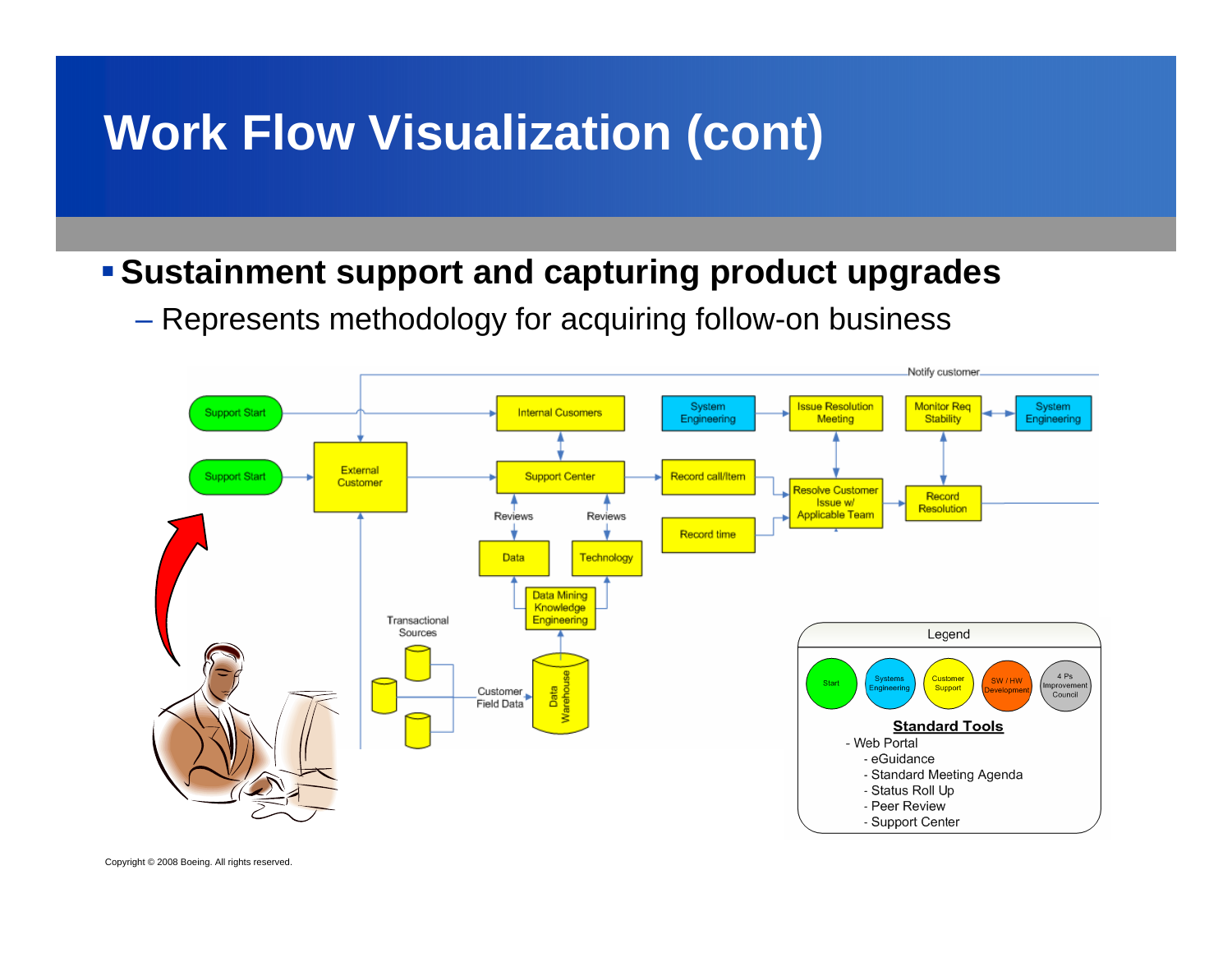**Section addresses support center, problem disposition and upgrade funding**

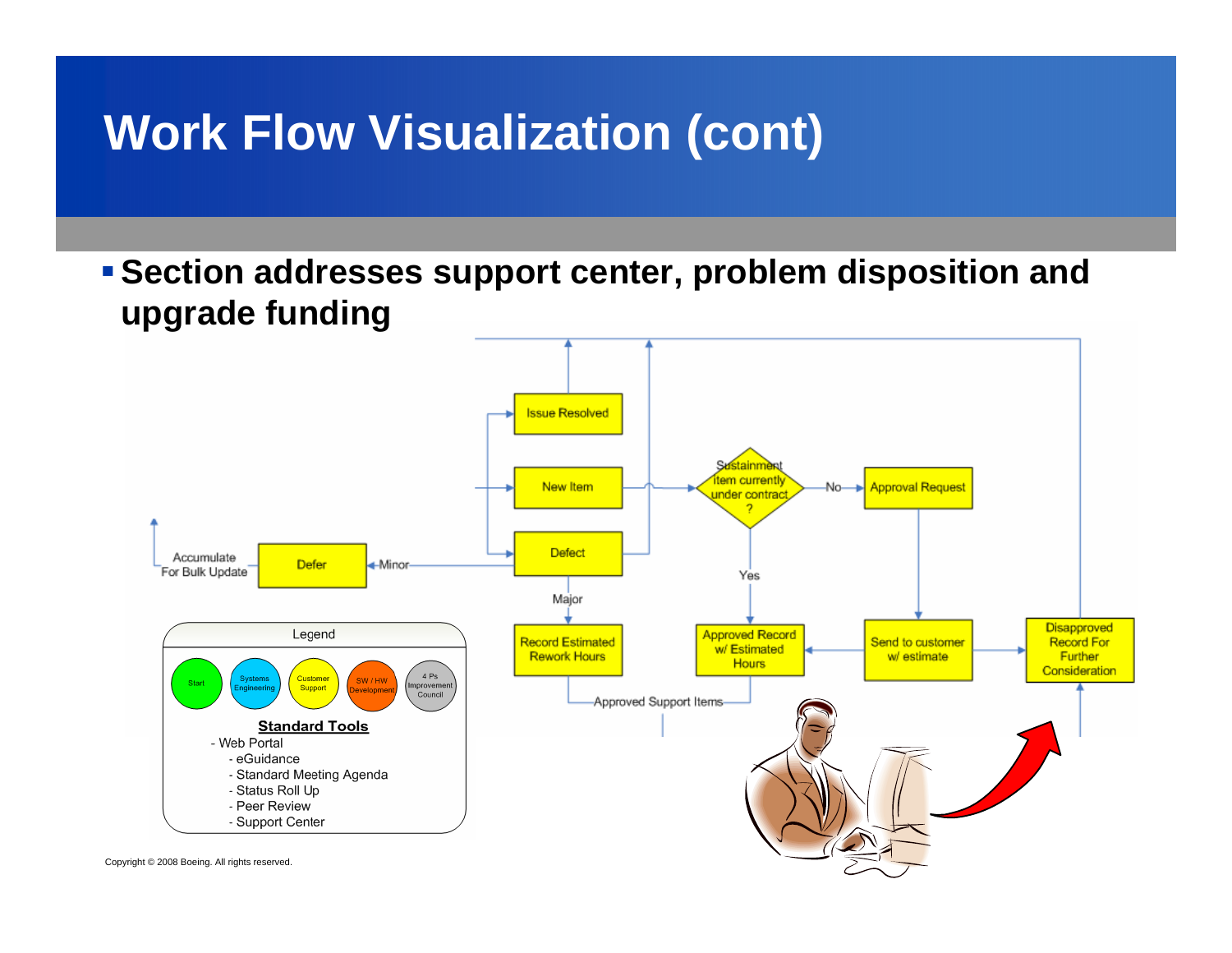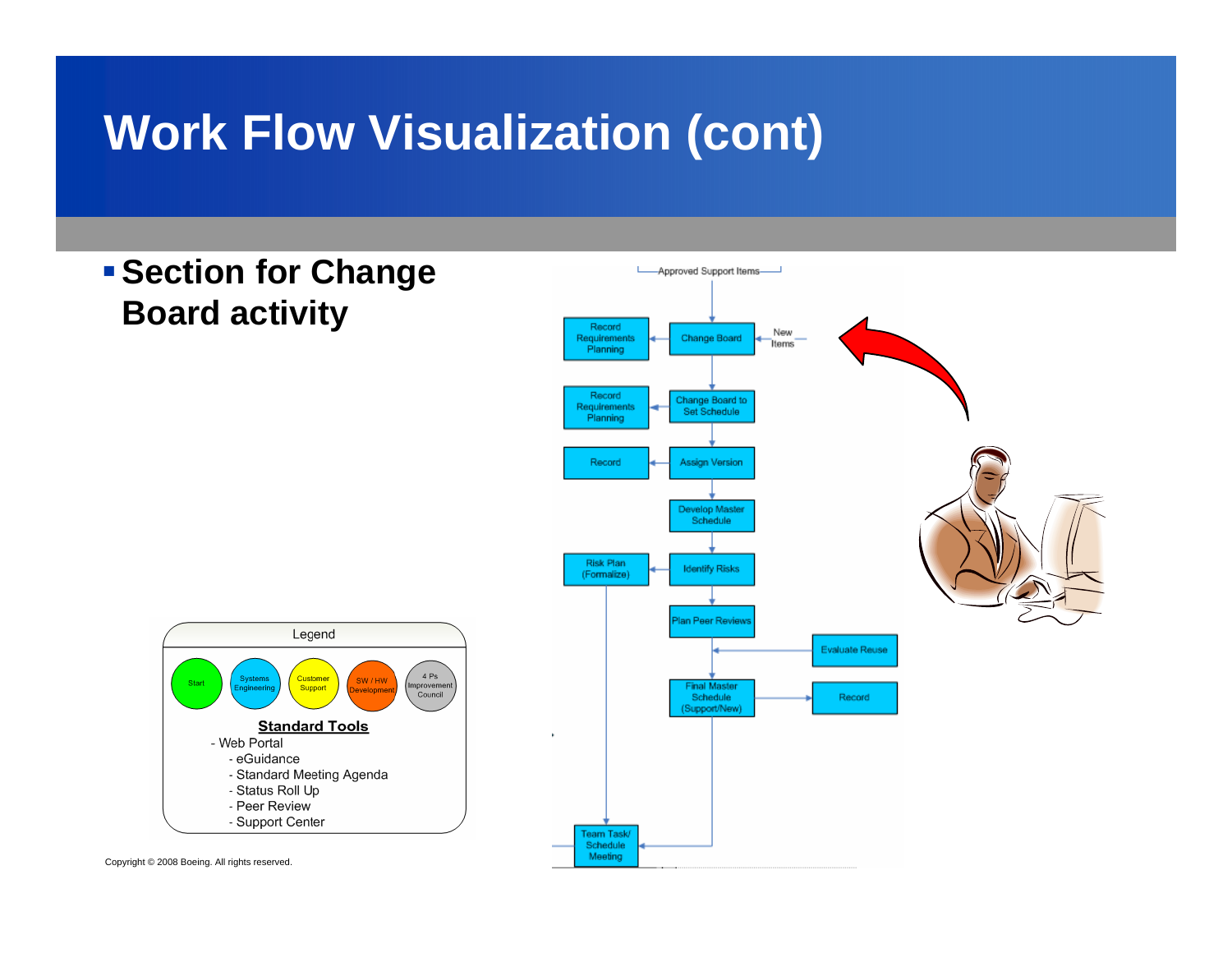#### **Design Synthesis - code/build oversight**

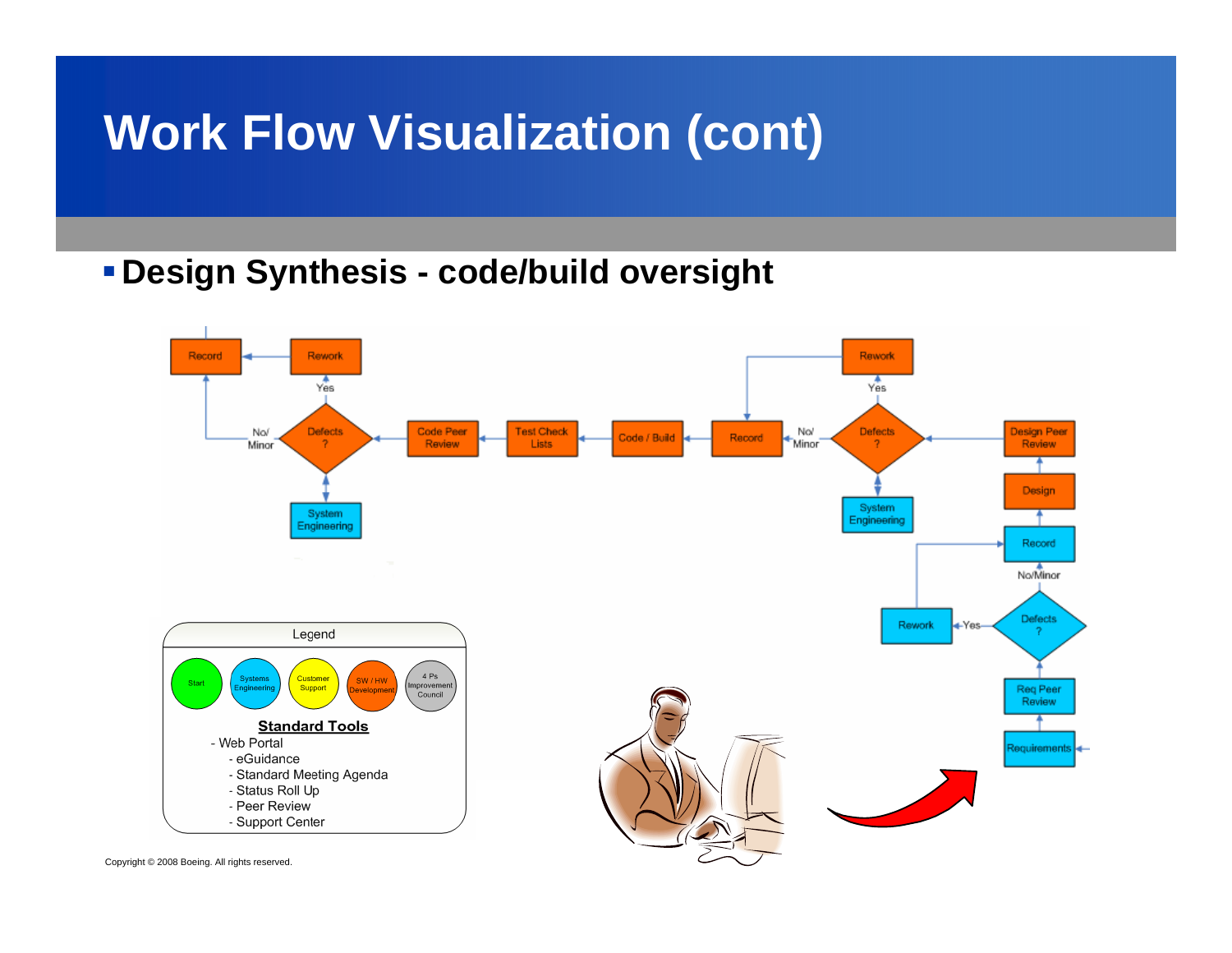#### **Testing, verification and release**

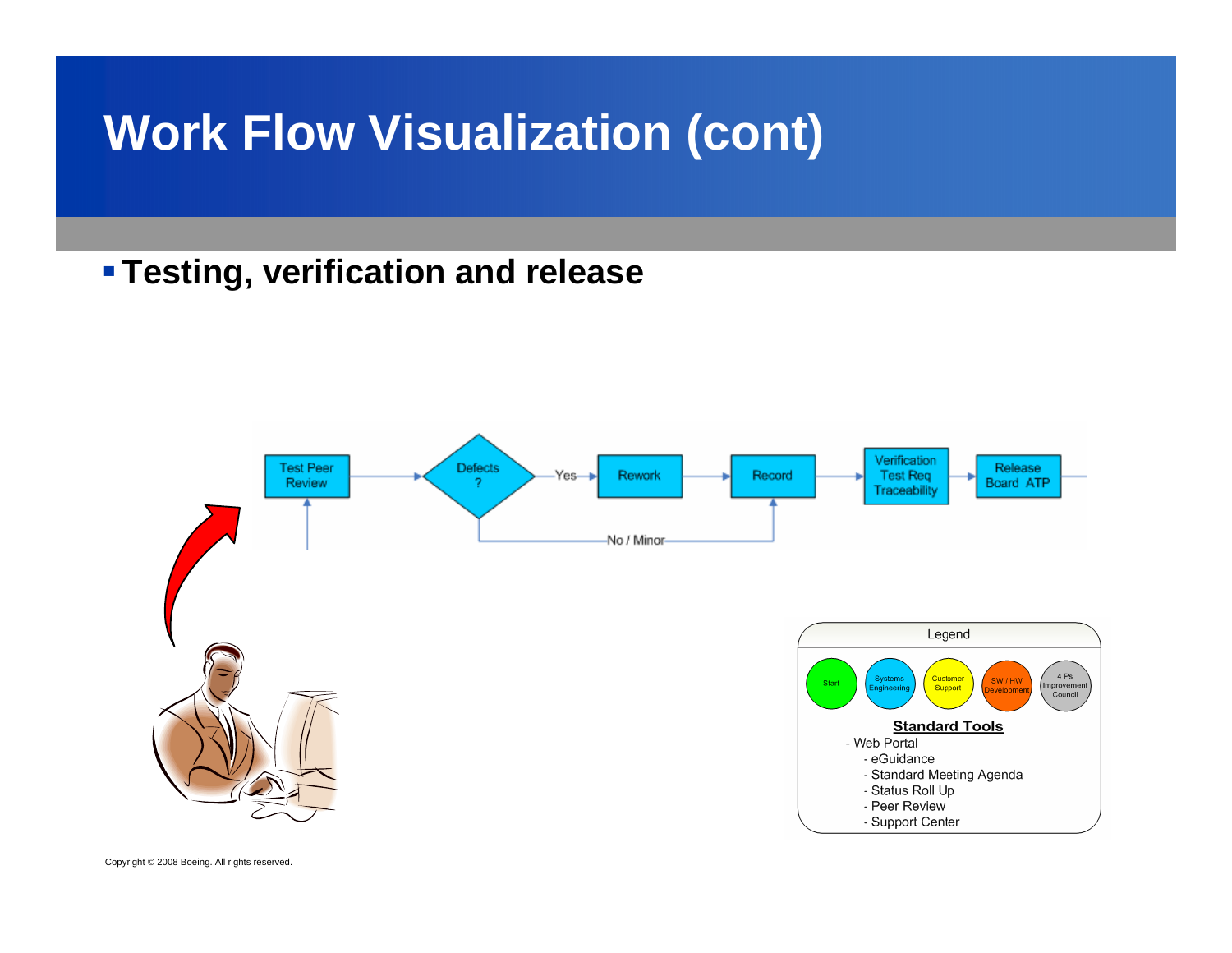**Configuration Management, delivery and continuous improvement**

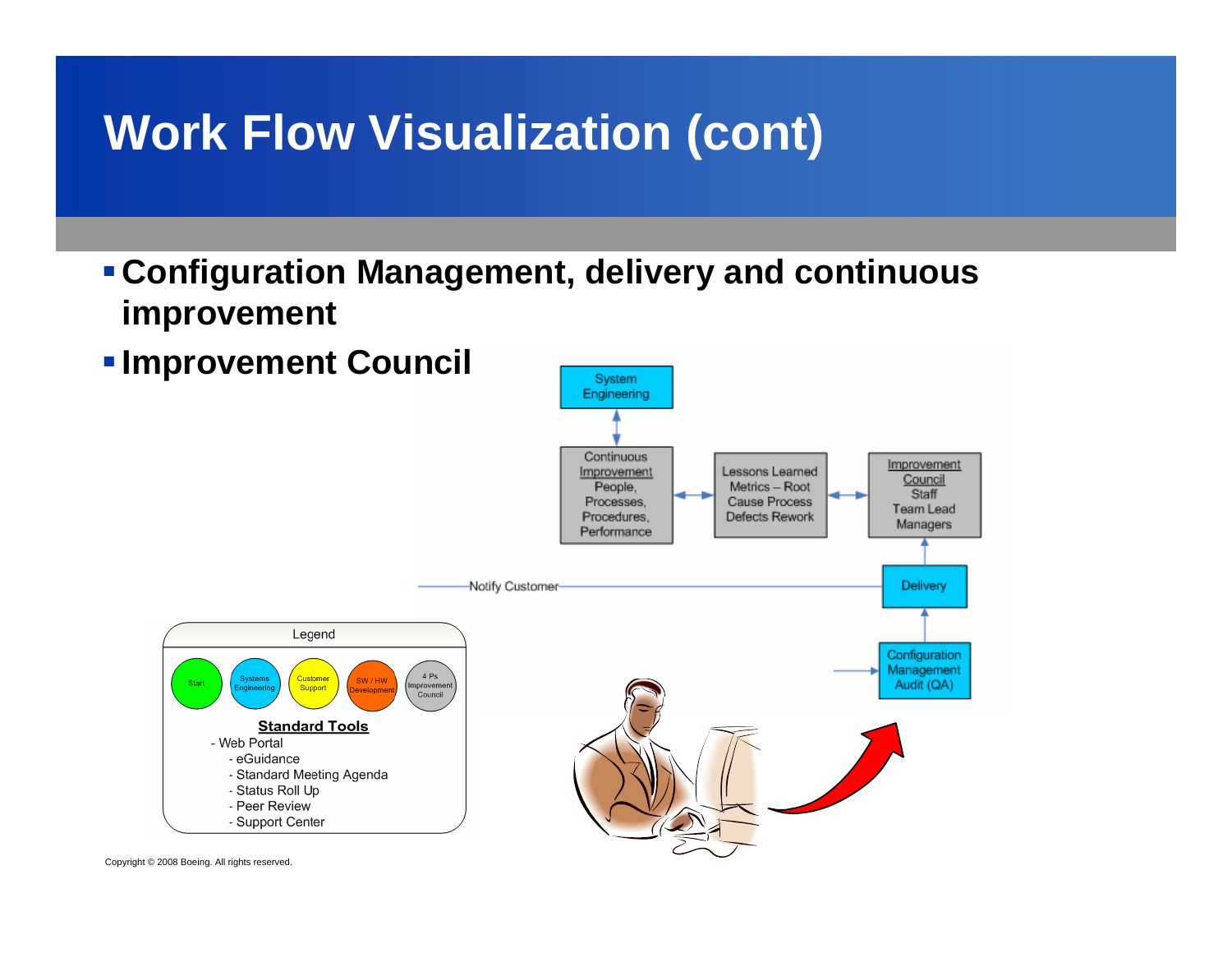### **Work Flow Visualization Benefits**

 **Identifies major steps in development that will remain during organizational process change activity**

- Engineer better informed as to what his or her role is for product development
- Influence to product delivery

#### **Associated processes may change, but work flow stays consistent**

– Minor adjustments made for that role for that task

#### **Communication across specialties improved**

– Work flow task

#### **Importance of work flow task provides increased importance on work product artifact, at that stage**

- Improve peer review effectiveness
- Decreases chance of out of phase defects
- Increases chance of in phase defects found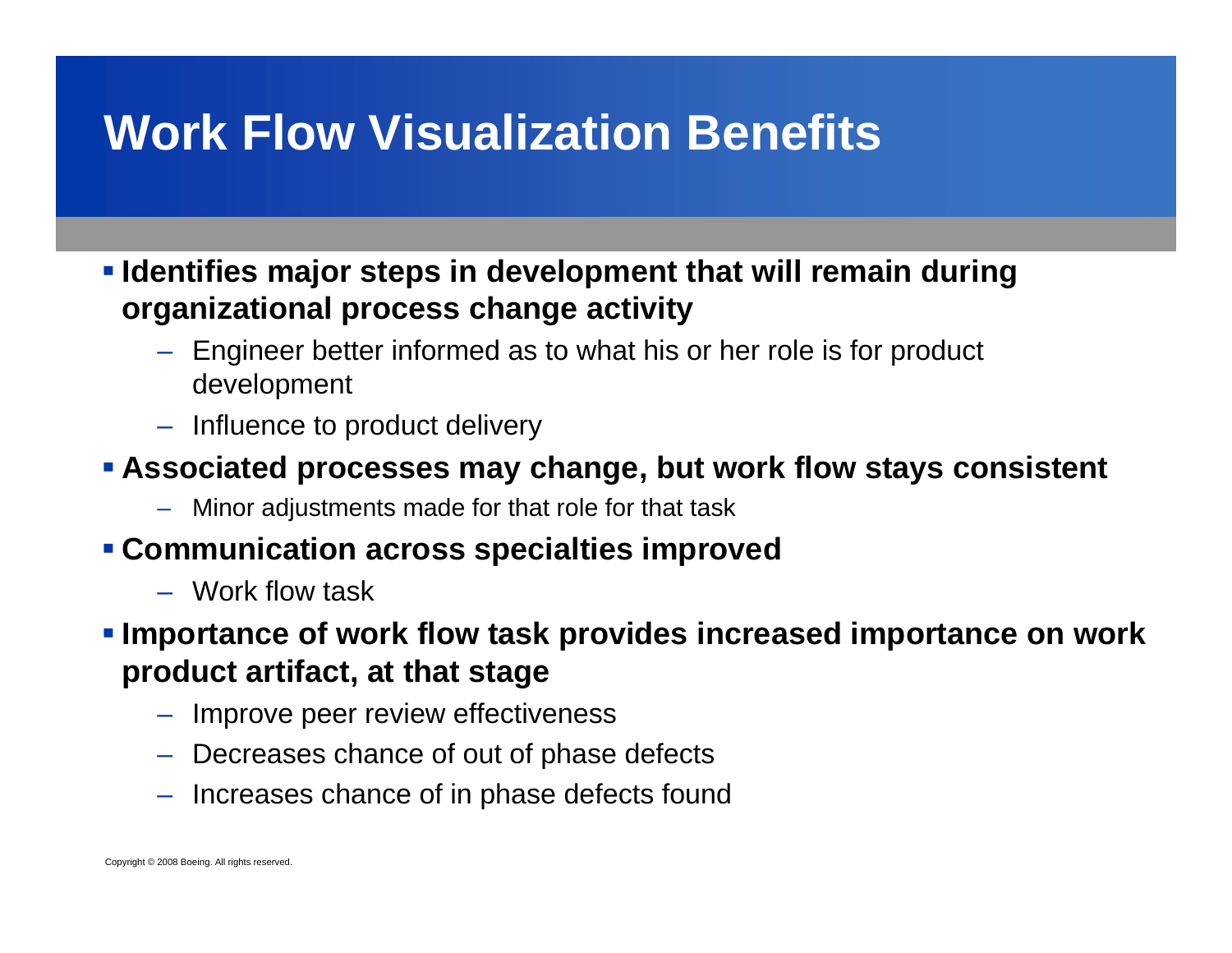### **Knowledge Management**

 **Linking and sharing of related information between business disciplines**

- Improves systems engineering influence and maturity
- Improves oversight of quality
- Increases timeliness of applicable decision making processes
- Directs engineer to key "need to know" information
- Protects engineer from overwhelming sensation of "nice to know" information
- Reduces bottleneck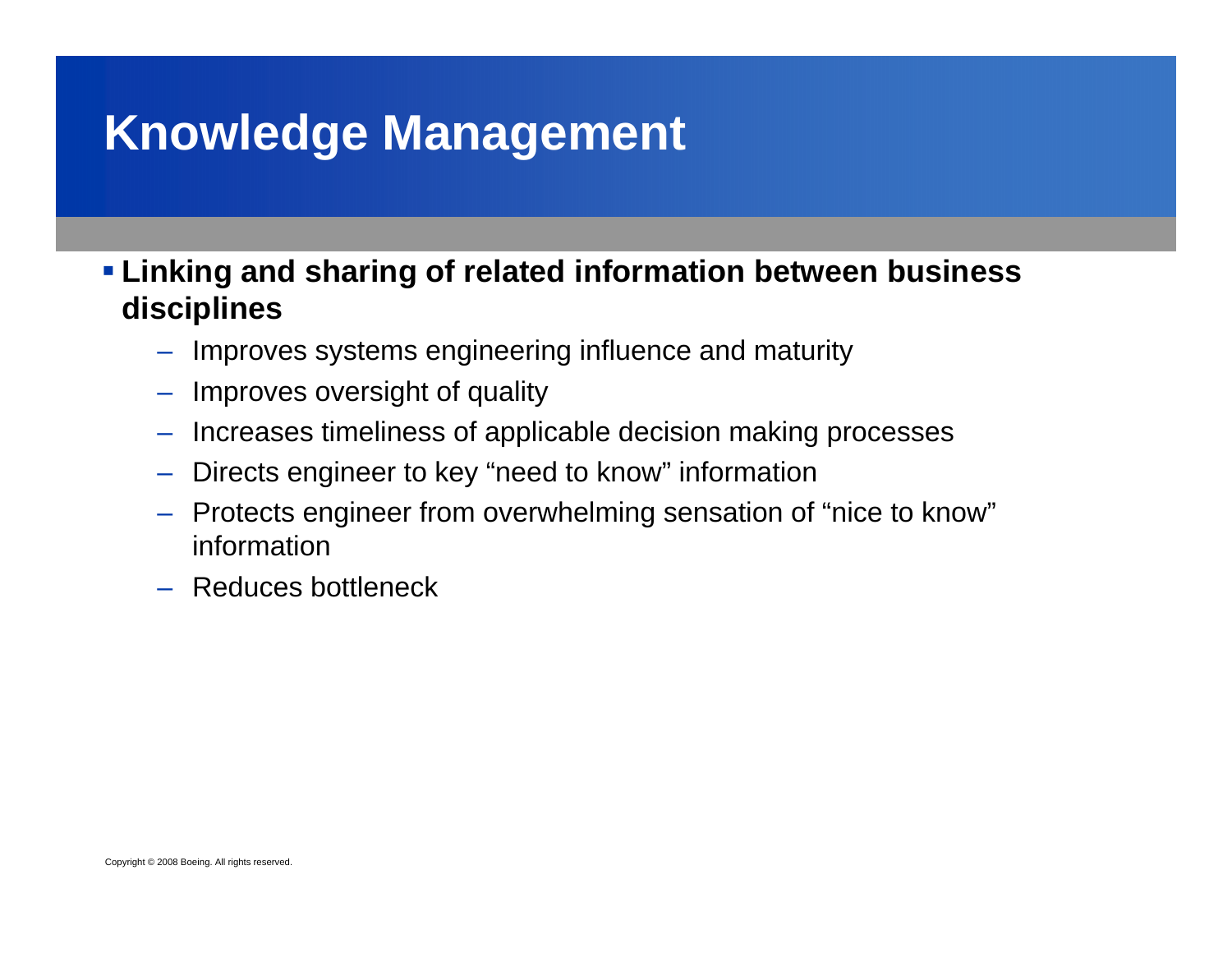# **Knowledge Management (cont)**

- **Electronic guidance or eGuidance**
- **Key "need to know" information provided by a web based tool**
	- Procedures, Processes, and tools required to do the job
	- – E-Guidance is a tool designed to provide an employee relevant reference information regarding his/her role and responsibilities within the organization and current assignment
	- Intent of e-Guidance is for the employee focus learning of necessary tools, procedures, and product documents in an expeditious manner

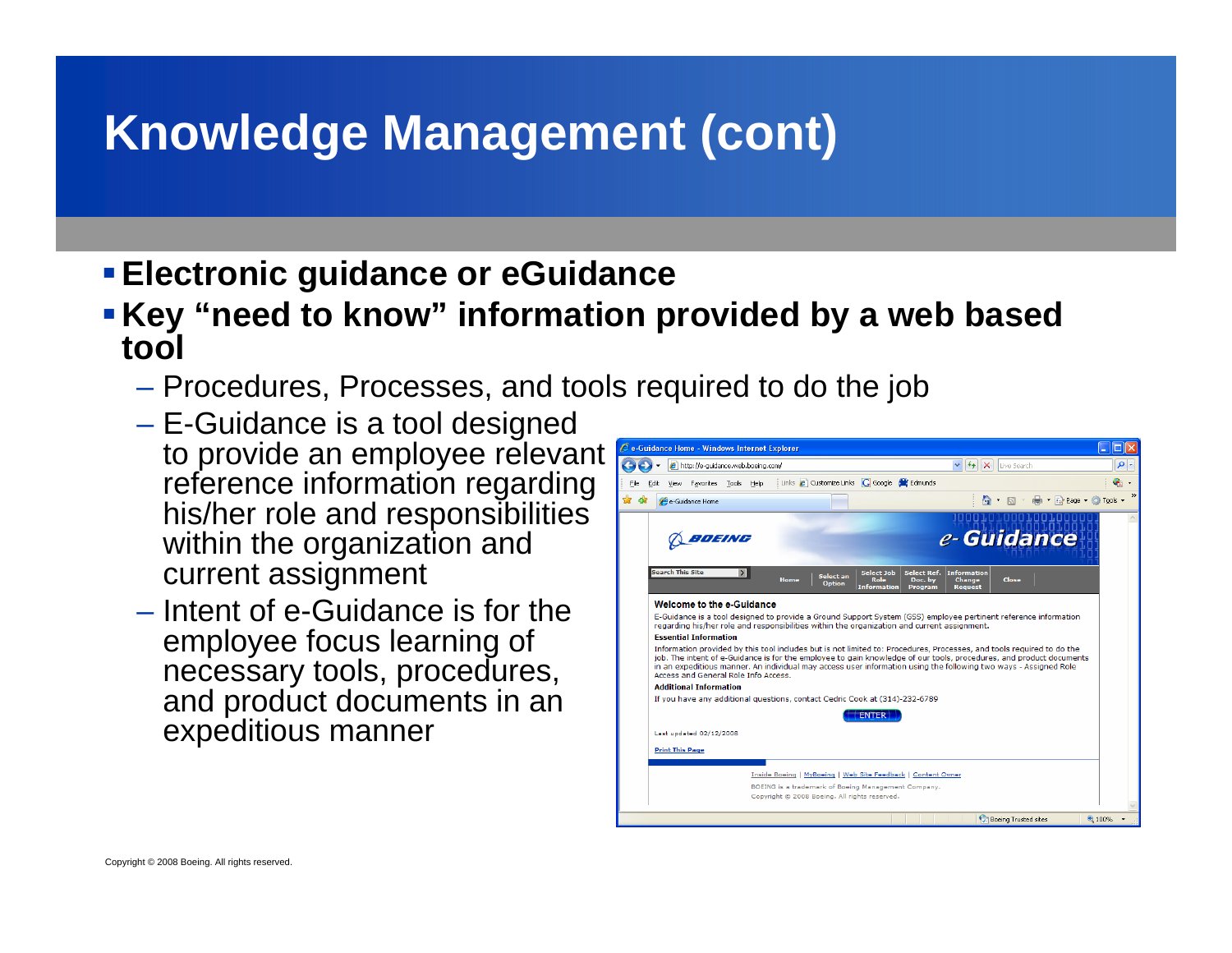### **Standard Tools to Consider**

#### **Common Web Portal**

- Meeting Agenda
- Meeting Minutes
- Status with applicable roll up to various levels of leadership
- eGuidance
- Peer Review
- Support Center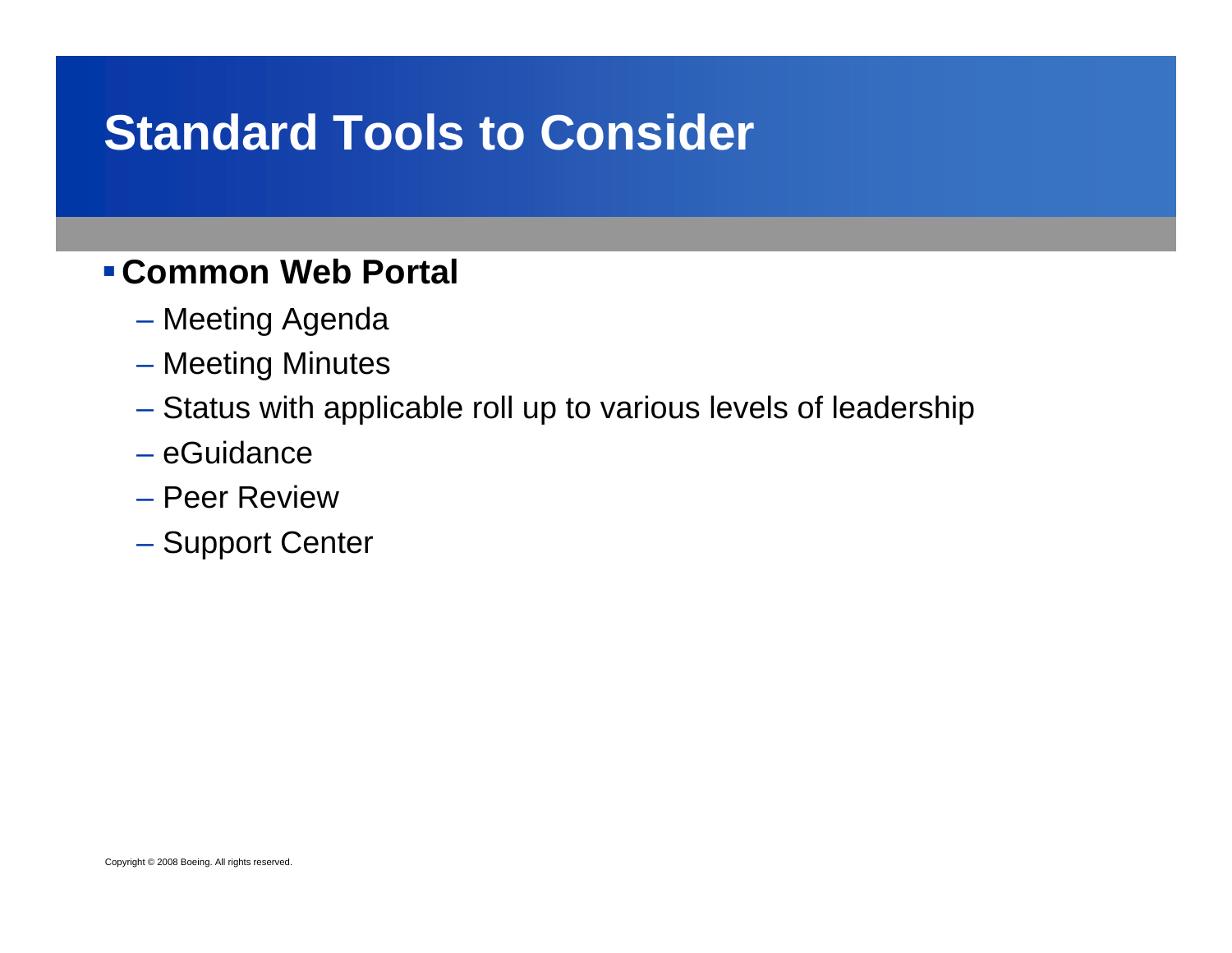#### **Summary**

#### **Challenge**

- Implement an effective method of improving systems engineering execution and knowledge management across specialties
- Maintain control of chaotic situations that impact base lined work flow
- Insure communication of activities are readily available up and down the organizational chain s/W Tools

#### **Solution**

- Build on past studies and lessons learned for continuous improvement
- Develop visualizations of major business work flow elements
- Map the employee role to the documentation that is needed
- Develop standard meeting agendas that represent full process compliance
- Utilize the latest technology to lessen the bottle neck affect of key domain technical documentation of the team and specific roles

#### **Future Benefits**

- More robust program managers
- Knowledge builds upon knowledge



Vlanagement

Processes

Work

Mandates

Pollcles